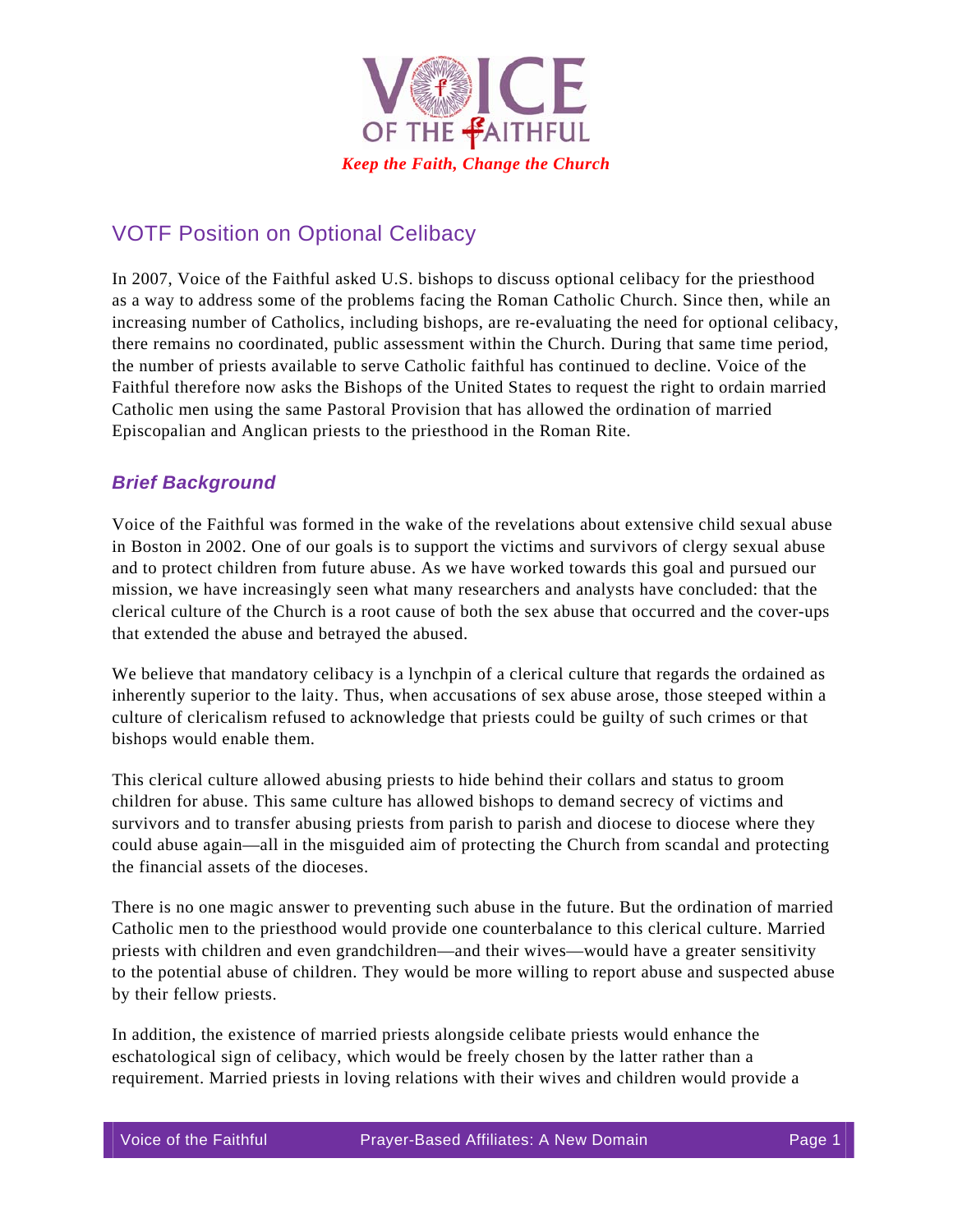human model of loving relations, and together with celibate priests would provide an opportunity for alternative vocations to the priesthood.

Against this backdrop, in 2007 the Board of Voice of the Faithful supported a call to discuss optional celibacy. Now, in 2011, we are calling for the ordination of married Catholic men to the priesthood in the United States. This change would support all three of the goals of VOTF:

- ❖ Support for survivors of clergy sexual abuse
- $\bullet$  Support for priests of integrity (the majority of whom support a married priesthood)
- $\triangle$  Helping shape structural change in the Catholic Church

The request also is in accordance with two resolutions approved unanimously by the Board of VOTF in October, 2010:

- 1. "A primary lens through which the Board will consider VOTF initiatives is the impact of the initiative on reducing clericalism, which is a root cause of the clergy sexual abuse scandal."
- 2. "Mandatory celibacy is a contributing factor impacting clericalism and therefore VOTF endorses optional celibacy as a step to reduce clericalism for diocesan priests in the Latin Rite."

## *Basis of Our Petition to the Bishops of the United States*

In a 2010 study commissioned by the United States Conference of Catholic Bishops, the Center for Applied Research in the Apostolate compared the increase of Catholics in the U.S. with the decline in the number of priests from 1965 until 2025. In 1965, the report noted, there was one priest for approximately every 780 Catholics. By 2010, there was one priest for every 1,640 Catholics. If the CARA projection remains consistent, in 2025—less than 15 years from now there will be one priest for every 6,150 Catholics.

The declining number of priests and the burgeoning growth of the Catholic population, coupled with the closing and combining of parishes, ensures that fewer and fewer Catholics will have regular access to the Eucharist in coming years.

Lack of access to the Eucharist is not just a crisis, it is a disaster. Thus far, the only solution that the American bishops have offered for this disaster is to close and combine parishes and convert aging and already stressed priests into circuit riders.

Is there any way to turn this disaster around within the context of current canon law?

The answer is "yes" if the American bishops have the will and the courage to ask the Vatican for the right to ordain married Catholic men. They could do so using the same "Pastoral Provision" procedures that have allowed the ordination in the Catholic Church of married Anglican and Episcopalian clergy.